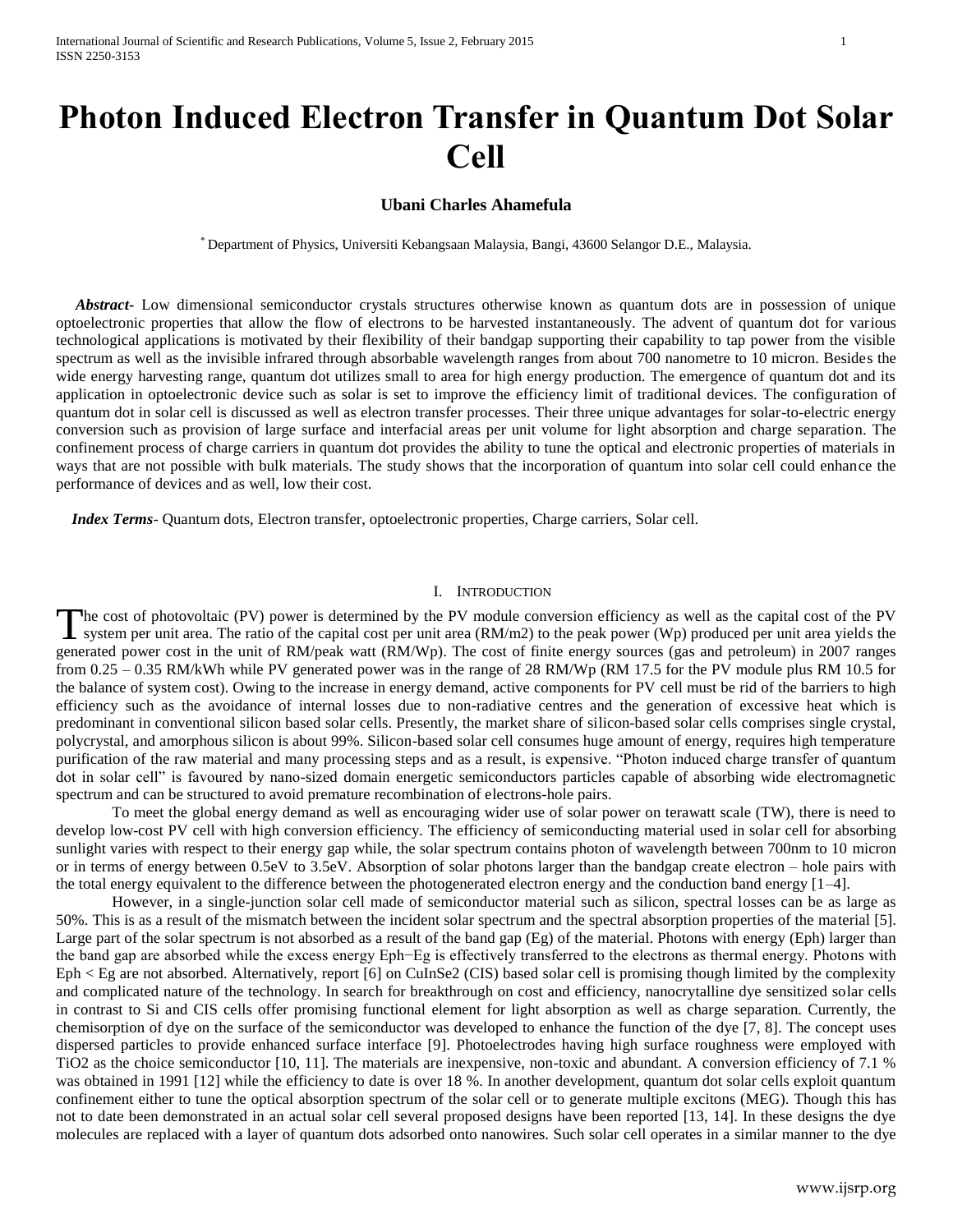sensitized solar cell but the light would be absorbed by the quantum dots instead of the dye molecules. The concept of quantum dot sensitized solar cell [15] based on CdSe quantum dots attached to ZnO nanowires was used to demonstrate the absorption of light energy to generate electrons that were then transferred to the nanowire to create electrical current. Report shows that better utilization of the solar spectrum takes place in quantum dot sensitized solar cell [16]. Besides its wide energy harvesting range, quantum dot may be painted onto walls or windows, sprayed on clothing, or printed onto rolls of paper. Owing to the design flexibility of QDSSCs, handheld devices ranging from PDAs and iPods to cell phones could be powered eliminating need for electrical cords through the use of QDSSC.

### II. QUANTUM DOTS SENSITIZATION SOLAR CELL (QDSSC)

 Quantum dot sensitized solar cells (QDSCs) offers an ideal approach to third generation solar cells [17-20]. The intrinsic attractive properties of quantum dots (QDs) (tunable band gap [21] high extinction coefficients, [21, 22] and large intrinsic dipole moment [23, 24]) is of advantage over metallorganic dyes as alternative light absorbing medium. Couple with the demonstration of MEG by impact ionization, QDs [25, 26] could extend the thermodynamic efficiency limit of these devices to 44% [18] ignoring 31% of the Schockley Queisser detailed balance limit. Although the conceptual efficiencies of QDSCs have not been attained [27] QD-sensitized nanostructured solar cells are rapidly been researched on as a promising alternative to conventional solar cells [28-31]. The principle of the sensitized solar cell is explained in Fig. 1.



Fig. 1 Generalised Electron and Hole Orbital and Cell Movement in QDSSCs: (a) Photoexitation of the Light-Absorbing Material; (b) Electron/Hole Pair Photogeneration; (c) Movement of the Generated Hole from the HOMO of the Light-Absorbing Material to the VB of the Hole-Conducting Material via the Transfer of an Electron from the Latter to the Former; (d) Electron Flow from the Excited State of the Light-Absorbing Material to the CB of the Electron Conducting Material; (e) Electron Flow Through the Photoelectrode and the External Circuit, Re-entering Through the Counter Electrode; (f) Regeneration of the Hole-Conducting Material

In general, sensitized solar cell is made up of three principle components: a light-absorbing material, an electron-conducting material and a hole-conducting material. A Quantum Dot Sensitized Solar Cell is shown in Fig. 2. In a QDSC, it is the QDs that absorb the light, creating an electron/hole pair. The efficiency of QDSSCs depends on the spectral absorbance of the QDs semiconductor material and the electron/hole injection efficiency, the electron transport and recombination rates, which are dependent on the electron-conducting material; and the hole transport and stability is related to the hole conductor used. The processes taken place in a QDSSC such as photoexcitation, electron injection as well as recombination of electrons and holes is shown in Fig. 2. QDSSC are sandwiched between two electrical contacts or electrodes.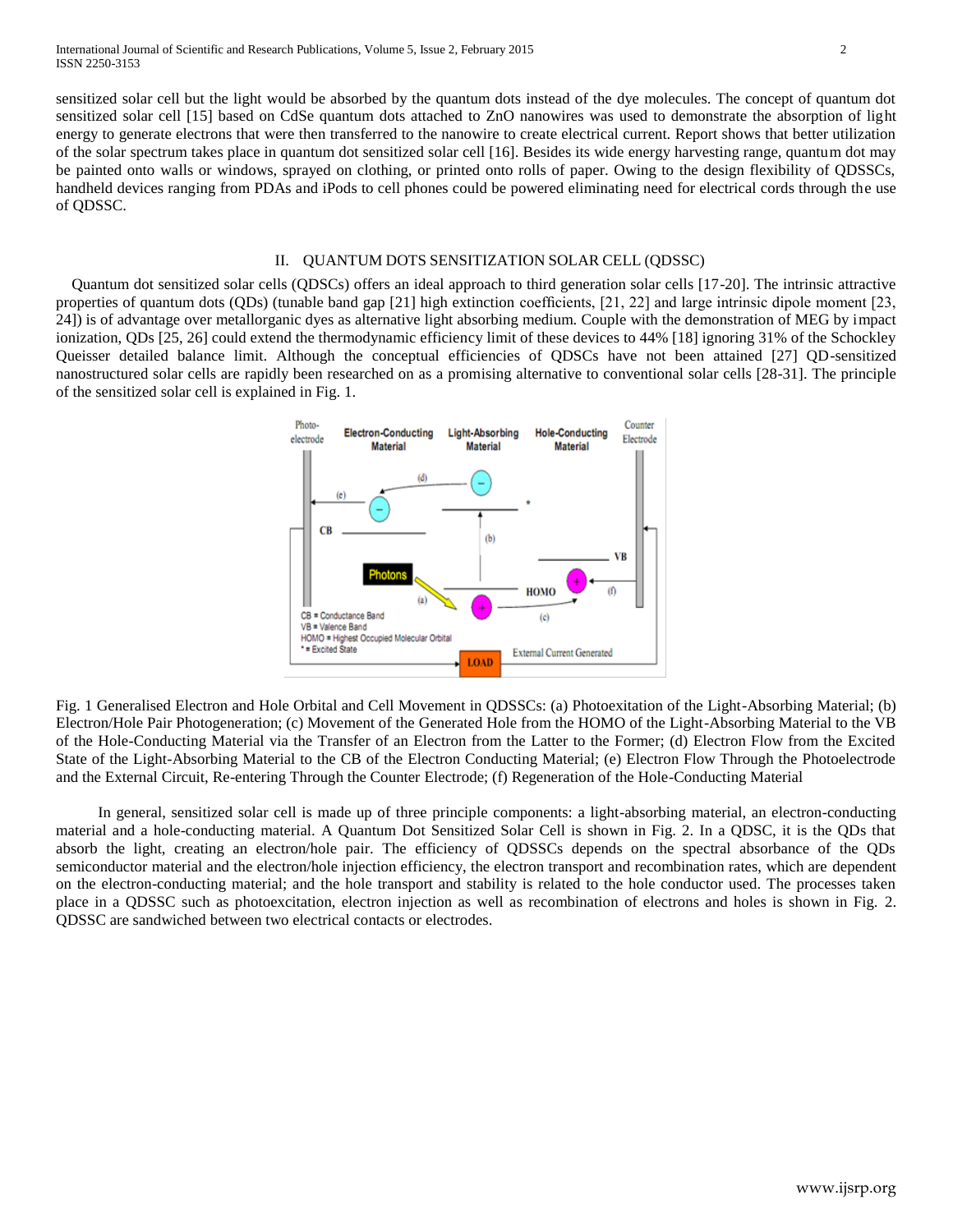

Fig. 2 Diagrammatic representation of electronic band structure of 3.5 nm CdSe with bandgap of 2.17 eV and nanocrystalline TiO2:N having bandgap of 3.2 eV, in association with TiO2 and a N dopant state of about 1.14 eV above the valence band. Electron and hole generation, relaxation, and recombination pathways are shown in the figure with (A) photoexcitation of an electron from the valence band (VB) to the conduction band (CB) of TiO2, (B) transition or photoexcitation of an electron from the N energy level to the CB of TiO2, (C) recombination of an electron in the CB of TiO2 with a hole in the N energy level, (D) electron transfer or injection from the CB of a CdSe QD to the CB of TiO2, and (E) hole transfer from the VB of a CdSe QD to the N energy level. Note that not all of these processes can happen simultaneously, and many of these are competing processes. [76].

On illumination and creation of electron/hole pairs, electrons injected into an electron-conducting material flow through to the anode and return through the cathode creating an external current which can be used by a load. The electron reduces the oxidised hole conductor and restores it to its original state as shown in Figure 3.1.

The sensitization of a wide gap nanostructured semiconductor electrode such as TiO2 and ZnO with QDs can be achieved through either; (1) direct growth of the semiconductor QDs onto the electrode surface by chemical reaction of ionic species using chemical bath deposition (CBD) [30 - 33] or successive ionic layer adsorption and reaction (SILAR) [34, 35] and (2) through presynthesized colloidal QDs attached to the electrode material by a bifunctional linker molecule [36-40]. The attachment of colloidal QDs through molecular wires enhances the morphological properties of the semiconductor nanocrystals. Attaching the QDs onto the TiO2 surface without molecular linkers is termed direct adsorption (DA) [41]. Higher surface coverage of colloidal QDs on the TiO2 substrate improves the efficiencies of QDSSCs as well as the network configuration.

### III. CONFIGURATION OF QDS IN SOLAR CELL

#### *A. The Sensitizer*

The sensitizer on the surface of the nanocrystalline semiconductor absorbs incoming photon flux. To achieve high conversion efficiencies, the photochemical, electrochemical, and chemical properties of the sensitizer play important role. Owing to the quantum size effect the edge of the absorption spectra of QD material can be tuned to different sizes. This can be done by varying the synthesizing temperature. Such an effect produces narrow size distribution [42-45] as absorption occurs throughout the visible region. To ensure a good injection rate of the photoexcited electron from the sensitizer into the TiO2 a long excited state of the sensitizer is necessary since injection occurs on the femto-to picosecond time scale. The sensitizer performance determines the output current of the QDSSC [46]. An illustration showing the generation and flow of electron/hole pairs, through the anode to the cathode is as shown in Fig. 3. The oxidized hole restores the system to its original state.

For efficient electron injection into the TiO2, the energy level of the sensitizer excited state must be higher than the energy of the lower edge of the conduction band of the semiconductor as the oxidation potential of the sensitizer excited state increases negatively than the oxidation potential of the TiO2 semiconductor. On the other hand, the energy level of the oxidized sensitizer has to be lower than the energy level of the reduced hole-conductor to ensure an efficient regeneration of the sensitizer. For the QD size distribution, a size limit exists for the nanoparticles to inject electrons into the TiO2 [47].

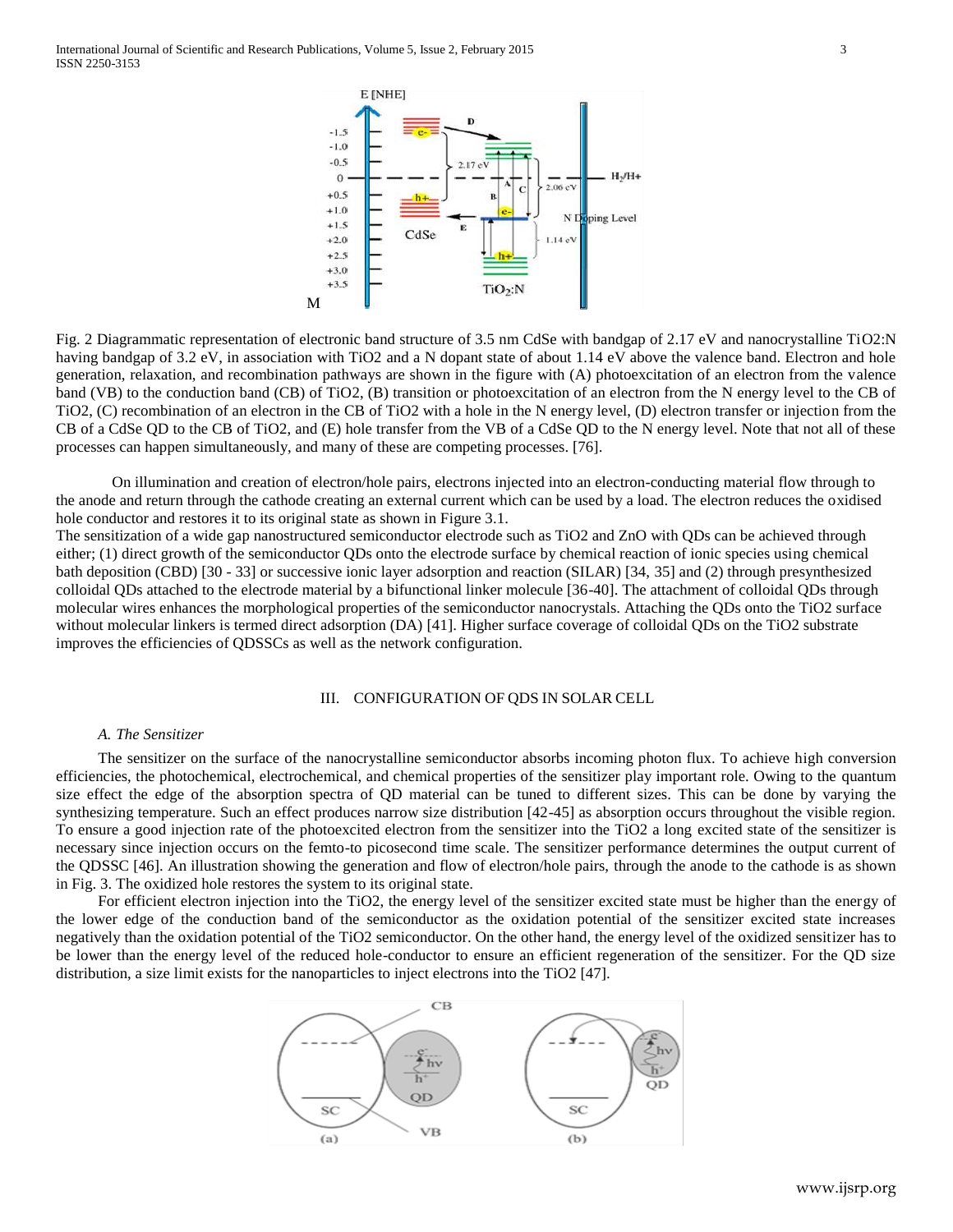## Fig. 3 Electronic levels in semiconductor (SC) and QD particles showing the valence band (VB), conduction band (CB) in (a) Large CdSe particle, (b) Small CdSe particle

Illustration in (Fig 3.(a) is dominated by large QD particles which is adsorbed onto the semiconductor; its small band gap is as a result of weak quantum confinement. However, energy of the photogenerated electron in this particle is weaker resulting in poor injection of electron into the semiconductor to affect the process. However, smaller QD as in Fig. 3. (b) depicted that the energy of the photogenerated electron is greater than that of the lowest unoccupied molecular orbital (LUMO) of the semiconductor resulting in rapid electron tunneling to the TiO2 particle. To achieve good adsorption of the sensitizer on the semiconductor, chemical bonds have to exist between both which however, depend on the synthetic route. For QD grown directly on the surface of the semiconductor the anchoring is due to bonds appearing between the deposited metal ions and the oxygen atom at the surface. QD may also be formed in the bulk of the deposition solution before migrating to the surface of the semiconductor. The adsorption of the particle may not be due to metal/oxygen bonds in this case, as no metal valences are available. For metal selenide QD, there is tendency for a hydrogen bond to form between the selenide atom and the oxygen at the surface.

## *B. Electron-Conducting Material*

Electrons generated in QDSSCs flow through the conduction band of TiO2 to an electrode. The conduction band energy electron must be efficient for electronic coupling with the sensitizer energy levels and charge separation to minimize the recombining of the electron with the sensitizer. An electron-conductor with low level of recombination and good electrical connectivity to the electrode/substrate is preferred. [48] A situation where the injection is greater than the rate of recombination is termed kinetic redundancy. [49] The kinetic redundancy can be modified by changing the sensitizer-electron-conductor linker groups. [49] Usually anatase and rutile are used as the linkers. Anatase is preferred to rutile because it is transparent, colourless and stable at lowtemperature. [50] Besides, it has a better light scattering property when compared to rutile, and its efficiency is higher by a factor of five. [51]

The success of QDSSCs has been partly attributed to the fast electron injection from the QDs to the TiO2 and a slower reversal process [52]. High speed electron injection is consistent with near 100 % quantum efficiency [51]. Alternative wide band gap materials such as ZnO [53, 48, 54, 55, 56], Nb2O5 [53, 57], SnO2 [53] and In2O3 [53] are insensitive to the visible spectrum and absorb high energy UV wavelengths. Such qualities are desirable as they imply strong chemical bonds, stable material [58] and are transparent to visible light as a result and are therefore more efficient at creating stable electron/hole pairs.

#### *C. Photoelectrode*

The type of electrodes use in QDSSCs affects the overall cell performance and marketability of a solar cell. Pt-free counter-electrodes use in QDSSCs with Au and Cu2S electrodes are expensive [59, 60]. However, carbon electrode has emerge as a better alternative to Pt electrode owing to their low cost, high electric conductivity, heat resistance and corrosion-inert. Activated carbon-based electrode assembles onto CdS QDSSCs yielded conversion efficiency of 1.47%. [61]. Photoelectrode fabricated by sequential assembly of CdS and CdSe QDs can effectively be adsorbed on ZnO nanowire array. The electrodes with nanospheroidal morphology have shown better performance compared to P25 nanoparticle electrodes owing to their connectivity among nanospheroidal TiO2 particles and deeper penetration of the electrolyte in QDSSC [62].

#### *D. The Photoelectrode-Anode*

The anode is the electron-conducting electrode termed photoelectrode as it is the illuminated electrode. Electron-conducting materials are usually placed onto the anode to maximize contact by doctor blading, [63, 53, 64-66] screen printing, [63, 67, 50, 64, 68], spin coating, [69] or sol-gel deposition of dissolved electron-conducting material with a binder.[63, 70] The contact and electronconducting material could be fired in air to about 450ºC to 500ºC in a case where TiO2 is used to aid the removal of the binder and solvent [71] as well as sintering the electron-conducting particles to the substrate. [50, 72, 73].

#### *E. The Counter Electrode (Cathode)*

Interaction between the hole conductor and the anode results in recombination [74]. The interaction at the cathode must be fast to be kinetically favourable. Base on this reason, the cathode for instance, (usually ITO glass) is often coated with carbon [75], platinum [53, 73, 48, 54] or gold. [67, 65, 69]. Poly (3,4-ethylenedioxythiophene) (PEDOT) coated Fx•SnO2 glass could be used as counter electrode in TiO2 QDSSCs. [74]. In addition, coating the back electrode of QDSSCs with platinum could improve cell performance. [51] The cathode can as well be adjusted to accommodate equilibrium potential close to the hole conductor's, as the anode (the photoelectrode) is predominantly far from the equilibrium potential. Such coating would not be necessary for cells without iodide/triiodide based hole conductors. Electron transport in nanoparticle QDSSCs such as in TiO2 occur either between the counter electrode and the working electrode by hopping [75] or through extended diffusion states [48]. Owing to the high electrons mobility in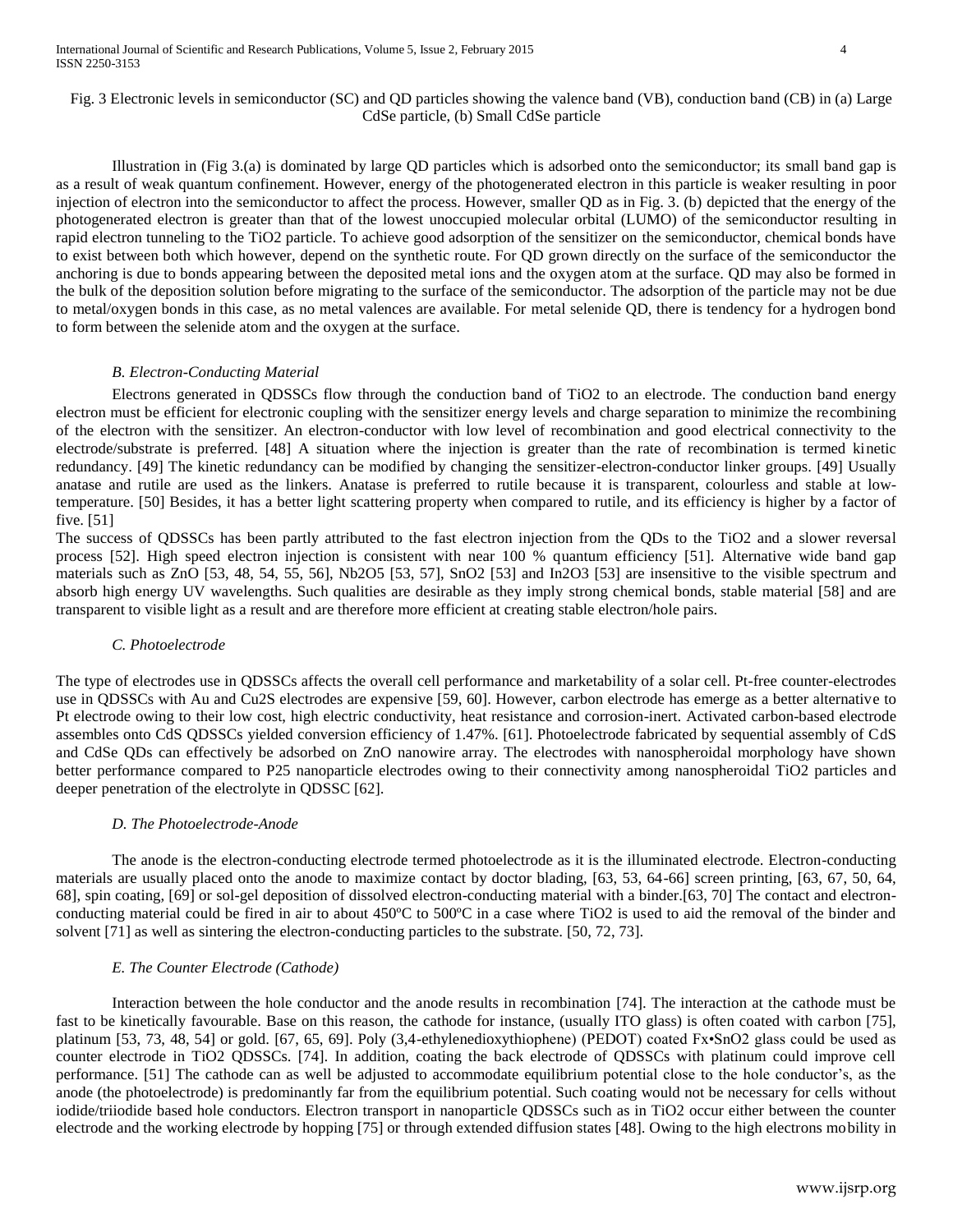nanoparticle, the disorder of the nanoparticle slows down the electron transport. Electron hopping in the nanoparticle network is efficient. Electron transport and recombination are interconnected in such a manner that any increase in the transport rate increases the recombination rate as well; keeping the QDSSC performance stable.[76] The ZnO nanowires with electron diffusivity of 0.05 to 0.5 cm2s-1 could be an alternative to TiO2 nanoparticle. ZnO nanoparticle provide direct path from photogeneration to conducting substrate and improve electron transport irrespective of its current densities which is the same with TiO2 nanoparticle [77]. Every electron injected is connected to the substrate [78] as the coiled wires carry the injected electron to the anode. [48]

#### *F. Electrolyte*

Electrolytes in QDSSC contain the electrically conductive charges. The electrochemical potential of the interface between a semiconductor electrode and an electrolyte solution must be the same for the two phases to be in equilibrium. The excess of charge on the semiconductor due to low density of charge carriers could extend for 10-100 nm into the electrode and forms the space charge region. The space charge region is associated with positive charge. A p-type semiconductor usually has a Fermi level that is lower than the redox potential of the electrolyte and as a result, electron flows from the solution to the electrode to generate negatively charged space charge which causes downward bending of the bands. This phenomenon is as illustrated in Fig. 4



Fig. 4 Band bending for an n-type semiconductor (a) and a p-type semiconductor (b) in equilibrium with an electrolyte.

Exposing semiconductor electrode to radiations of sufficient energy, could promote electrons to the conduction band. This process results in recombination with the production of heat. If it occurs in the interior of the semiconductor the electrical field in the space charge region will promote spatial charge separation.

#### *G. Liquid Electrolytes*

Liquid electrolytes based on iodide/triiodide redox couple [64] prevents recombination with the electron by donating electron to the hole in the QDs [78] and oxidises to triiodide. Iodide is regenerated by the reduction of triiodide ion at the counter-electrode. The iodide/triiodide couple is ideal for QDSSCs application owing to the irreversible nature of the iodide to triiodide transition. However; the reverse process is kinetically unfavorable [79]. Replacing electrolyte-based components in QDSSC could enhance the cell performance. Gels [80-82] can replace liquid electrolyte in QDSSC such as Iodide-based (I-3I-) electrolyte and Pt electrode with CdS as sensitizer [83]. Hara et al. [68] found that increasing the concentration of the I- source from 0.007 to 3mol/dm3 affects the short circuit current (Isc) and open circuit voltage (Voc). Increasing the concentrations of I-, Isc and conductivity of the electrolyte (Iand its cation) increase [68]. However, increasing the concentration of I- beyond the maximum point decreases Isc because of an increase in viscosity of the solution, which decreases ion mobility [68].

Charge separation is the building block of electron generation and takes place at the interface of the solar cell. The optimization of nanocrystalline QDSSC interface is investigated to minimize the losses resulting from direct recombination of the electron-hole pair after excitation (fig. 3.4 (Kdes)). Charge separation is efficient in QDs due to ultra-fast electron injection from the sensitizer to the semiconductor (fig. 3.4 (Kinj)). However, interfacial charge recombination leads to high losses in the QDSSC as a result of the mesoporous network and the small distance between the electron and the holes [84].

The recombination of the injected electron with the oxidized sensitizer (fig. 3.4 (Kreg)) is shown to be in the millisecond time range, which implies that the short-circuit potential will not suffer from recombination [84, 85]. To prevent the recombination of electrons collected from the conducting SnO2 layer, the oxidized hole-conductor, a compact TiO2 layer is usually deposited between the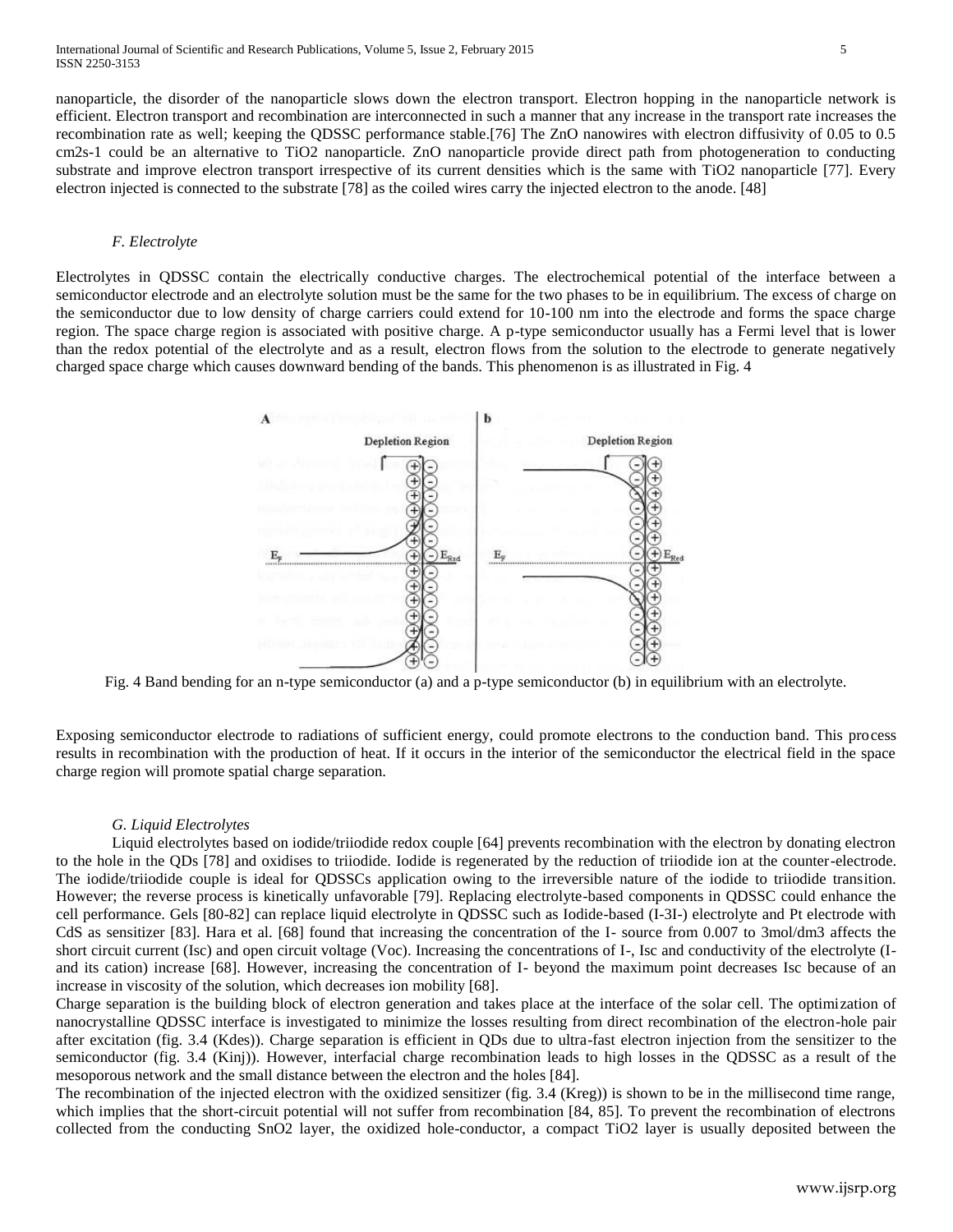conducting glass and the nanocrystalline TiO2 [86]. The recombination process between the injected electron in the TiO2 and the oxidized hole-conductor (Fig. 5 (Krec1)) is the major electron injection leading to the enhancement of the dark current.



Fig. 5 Possible recombination pathway in QDSSC

Recombination occurs as a result of electron trapping in the surface states. The nanocrystalline (TiO2/ZnO) used in the QDSSC has large surface area. The deposition of a thin semiconductor layer covering the TiO2 to preventing contact between the oxidized hole-conductor and the TiO2 could increase the efficiency. Similar measure has been used to increase the photovoltaic device performances using ZnO [87], Al2O3 [88], Y2O3 [89] and SrTiO3 [90]. However, long chain alkyls could be used to passivate the surface of semiconductors such as SiO2 [91, 92]. The phosphonic or carboxylic groups help efficient adsorption at the surface. However, the long alkyl chain (Fig. 6) increases the distance between the surface and the electrolyte [93, 94] and enhances the shortcircuit current while the open-circuit voltage could be increased with hexadacylmalonic acid (HDMA).



Fig. 6 Molecules of hexadecylmalonic acid (HDMA) used for the surface modification in QDSSC

## IV. INTERACTION OF LIGHT WITH SEMICONDUCTORS

When a monochromatic incident light (I) hits a semiconductor material, a certain amount of the light energy is refracted (R) and certain proportion is transmitted (T). The transmitted light energy is absorbed by the semiconductor material to excite the electrons. The light energy enables the electrons to jump from one energy state to the other. When the photon energy is greater than the bandgap energy of the semiconductor, the absorption in the material occurs to excite the electrons from the highly occupied valance band towards the empty conduction band [95-96]. Excitations of electron and electron irradiation may lead to the generation of charge carriers.

#### *A. Recombination Process:*

As semiconductor is illuminated with light of appropriate wavelength, electron-hole pairs are formed. This increases the concentration of the charge carriers in the illuminated state compared to the dark state. As light is discontinued, the charge carries decay back to the equilibrium values. The process of decaying is refer to as recombination [97, 98]. The recombination process occurs in one of a few possible ways; a) an electron releases its energy through irradiative recombination which involves the emission of energetic photon; b) the electron losses its energy through Auger recombination by transferring energy to neighboring electrons [99] phonon is generated by losing the energy of the electron [98, 100]. It becomes clear that defects in semiconductor nanocrystals give rise to the differences in the energy level which is borne out of difference in bandgap energy. At the emergence of this phenomena, recombination processes slows down. As illustrated in Fig. 7, electron move from the conduction band to the defect energy level and then moves to the valence band annihilating the hole at the valence band. This process is known as trap.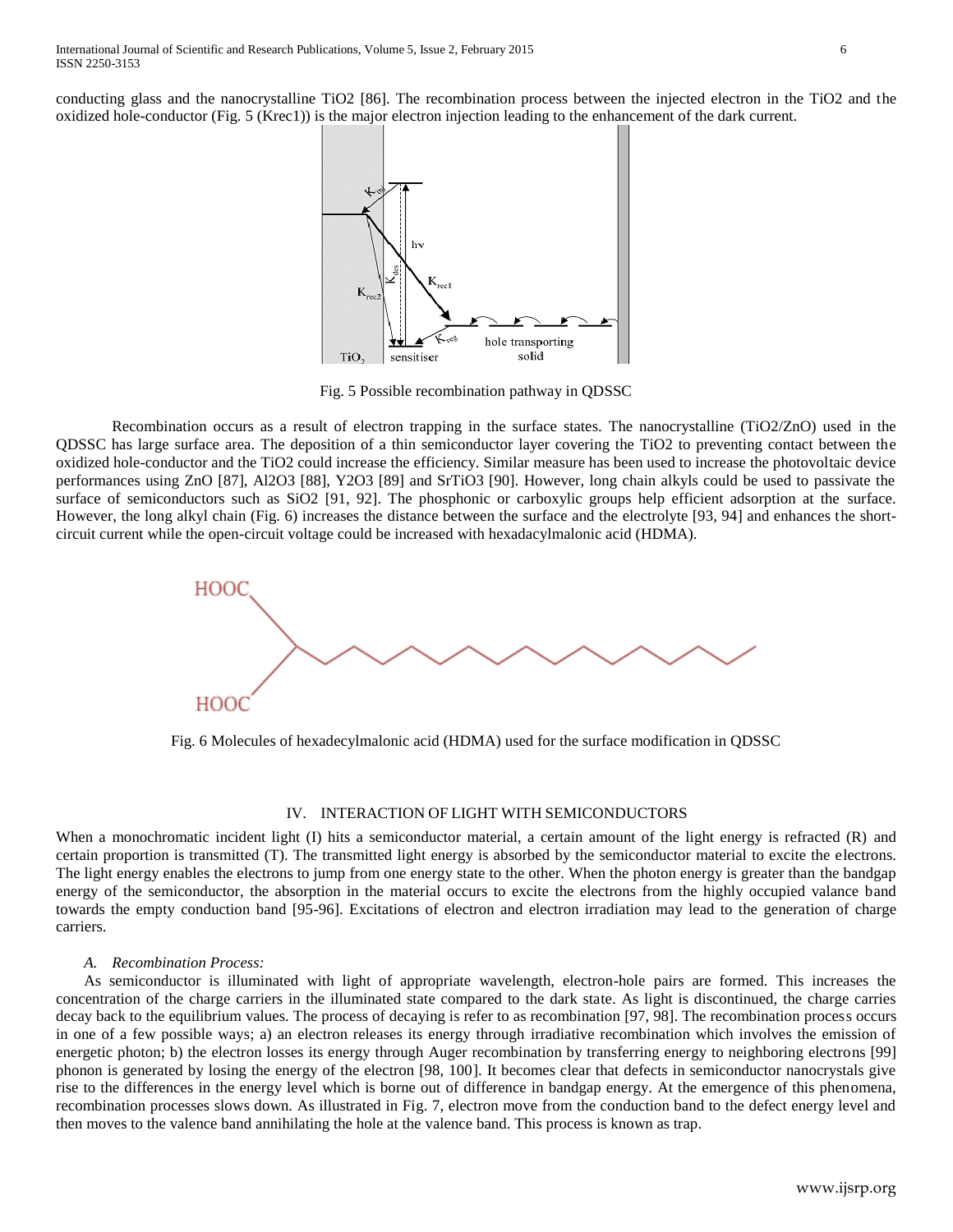

Fig. 7 Two-step recombination process at trapping level within the bandgap

The devices losses energy as result of recombination process. However, as recombination when the photon energy is discontinued from striking the semiconductor, the flow of current stop producing zero current output. When external trap is incorporated into the system, recombination slows down and allows the charges to flow. With the two-step recombination, the devices has higher chances of the charge carriers moving around the system. In application, this behaviour reduces the efficiency of a solar cell and can only be improved by introducing QDs with other semiconductor material [101] such as CdSe and PbSe QDs [102].

#### *B. Transport Process*

The charge in semiconductor materials are initiated by the movement of electrons throughout the delocalized band states [98]. In order to clearly explain charge transport process, transport of charge by the movement of electrons in the conduction band and movement of holes in the valance band is used in this paper. During the transport process of charges throughout the semiconductor material, phonons are created and this result to the increase in the temperature of the material and thus, introduces thermal conduction [103]. At thermal equilibrium, the carriers follow Boltzmann distribution depicting a function of temperature of the system [104]. Hence, hot carriers causes the decrease in the efficiency of the photovoltaic cells. The hot carriers exist in the system for a few hundred picoseconds before recombination. The hot carriers produce electric current. However, if the energy can all be captured from the hot carrier and transfer to electric energy, the efficiency of the solar cell would increase to about 66% [105] as illustrated in Fig. 8.



Fig. 8 Hot carrier relaxation/cooling dynamics in semiconductor [106]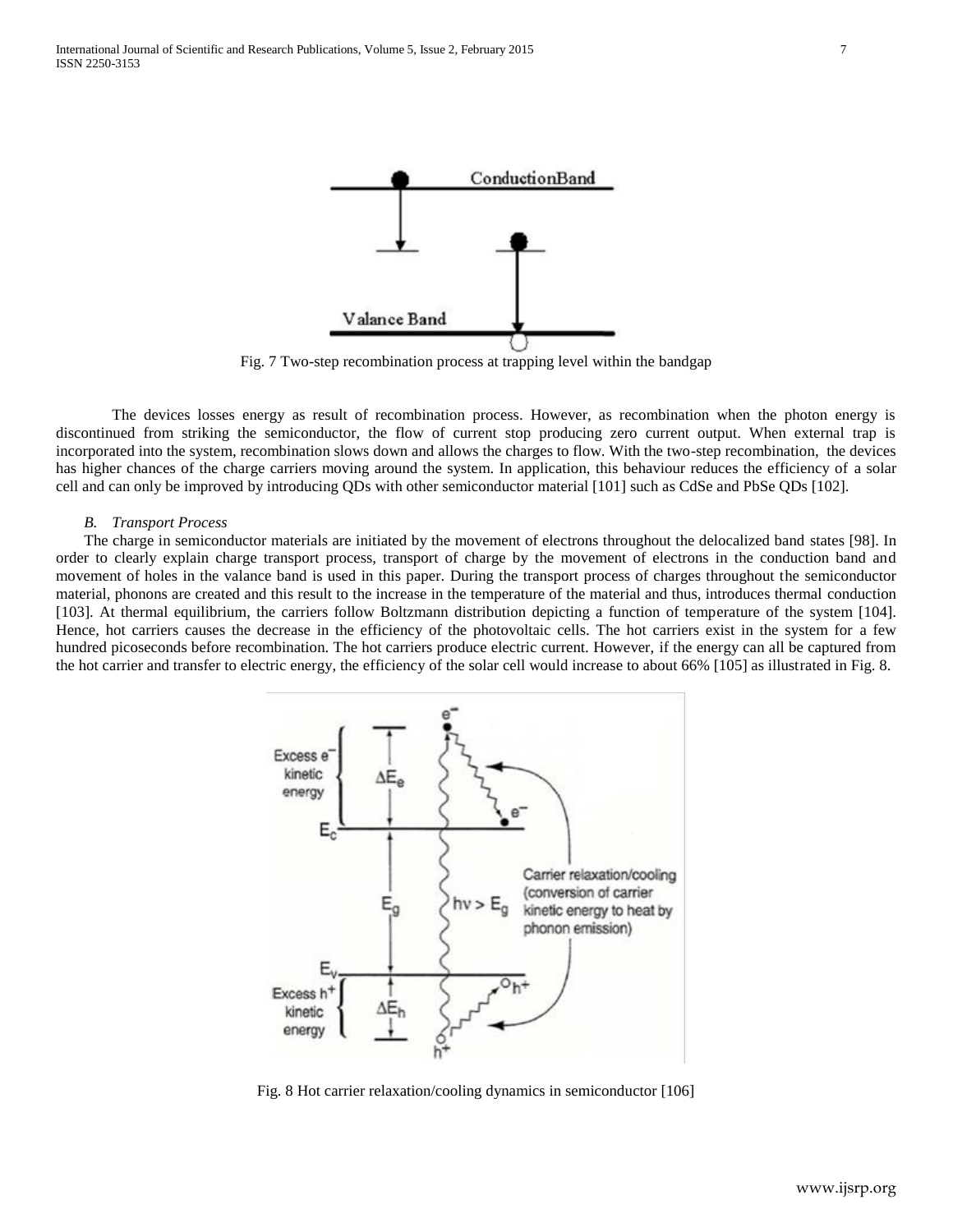#### V. CONCLUSION

High cost and low efficiency of conventional single junction solar cells resulting from the inability of their to absorb and convert all the photon energy absorbed by free electrons and holes in the photon has retarded competitive use of photovoltaic cell. The flexibility and lower production cost afforded by quantum dot is promising to a wider range of applications especially for solar cells enhancement. The usefulness of quantum dot continues to strive as their application becomes more viable. Nanostructures present three unique advantages for solar-to-electric energy conversion which includes first, the provision of large surface and interfacial areas per unit volume for light absorption and charge separation. Second, confinement of charge carriers in nanometer size particles provides the ability to tune the optical and electronic properties of materials in ways that are not possible with bulk materials. Lastly, nanostructured materials could help reduce solar cell manufacturing costs by providing the means to mass produce thin films inexpensively through roll-to-roll coating or printing approach. Besides, the synthesis techniques could enable the design of sophisticated nanostructures. Besides, the design flexibility of QDSSCs could be utilized in powering handheld devices extending from PDAs and iPods to cell phones.

QDs provides a low surface coverage of about 14%. This paper discusses the structure of QDs devices and their optoelectical properties capable of being manipulated by changing their particle sizes. The colloidal dispersion with particle size range of QDs improved the efficiency of device by absorbing wider electromagnetic spectrum. This process provided interconnections between the particles with electrical contact between them. The final film is mechanically stable, transparent and has a thickness of a few microns. Fabrication at the nano-scale provides a remarkable increase in the precision and level of control that can be obtained in solar cell development. The configuration of quantum dot in solar cell supports electron transfer processes besides their unique advantages that enhances solar-to-electric energy conversion such as large surface and interfacial areas per unit volume for light absorption and charge separation. In addition, the confinement process of charge carriers enables the tuning of the optical and electronic properties in such a way that support their use in different applications. It becomes clear that the incorporation of quantum in solar cell provides enhancement platform for devices performance.

#### **REFERENCES**

- [1] A.J. Nozik, Annu. Rev. Phys. Chem., 52 (2001) 193.W.-K. Chen, *Linear Networks and Systems* (Book style)*.*Belmont, CA: Wadsworth, 1993, pp. 123–135.
- [2] R.T. Ross and A.J. Nozik, J. Appl. Phys., 53 (1982) 3813.
- [3] D.S. Boudreaux and F. Williams, A.J. Nozik, J. Appl. Phys., 51 (1980) 2158.
- [4] T. Markvart, *Solar Electricity*: john Wiley & Sons, 1994.
- [5] F.E. Williams and A.J. Nozik, Nature, 311 (1984) 21.
- [6] M.A. Green. Solar Cells: Operating Principles, Technology and Systems Application (Prentice-Hall, Englewood Cliffs, NJ, USA, 1982).
- [7] S. Wagner,. J. L Shay, P. Migliora, H. M. Kasper, Applied Physics Letters 1974, 25, 434.
- [8] M. P. Dare-Edwards, J. B., Goodenough,. A. Hamnet, K. R.., Seddon, R. D. Wright, Faraday Discuss. Chem. Soc. 1980, 70, 285.
- [9] H., Tsubomura, M.Matsumura, Y. Noyamaura, T. Amamyiya, Nature 1976, 261, 402.
- [10] D.Duonghong, N.Serpone, M. Gratzel, Helvetica Chimica Acta 1984, 67, 1012.
- [11] J. Desilvestro., M.. Gratzel, Kavan, L.; Moser, J.; Augustynski, J. Journal of the American Chemical Society 1985, 107, 2988.
- [12] N., Vlachopoulos, P., Liska, Augustynski, J.; Gratzel, M. Journal of the
- [13] A. Baxter., Synthesis and Characterization of ZnO Nanowires and their Integration into Dye-Sensitized Solar Cells, supra note 23 (figures reproduced from reference).
- [14] Nozik, A. J. "Multiple exciton generation in semiconductor quantum dots," Chemical Physics Letters, vol. 457, pp. 3-11, May 20 2008.
- [15] S., Kurtis Leschkies et al., Photosensitization of ZnO Nanowires with CdSe Quantum Dots for Photovoltaic Device, 7 NANO LETTERS 1793 (2007). S. Kurtis, Leschkies et al., Photosensitization of ZnO Nanowires with CdSe Quantum Dots for Photovoltaic Device, 7 NANO LETTERS 1793 (2007).
- [16] M.A. Green. Third Generation Photovoltaics, Advanced Solar Energy Conversion (Springer Verlag, Berlin, Germany, 2003).
- [17] A. J. Nozik, Quantum Dot Solar Cells. Phys. E 2002, 14, 115–200.
- [18] V. I. Klimov, Mechanisms for Photogeneration and Recombination of Multiexcitons in Semiconductor Nanocrystals: Implications for Lasing and Solar Energy Conversion. J. Phys. Chem. B 2006, 110, 16827–16845.
- [19] P. V. Kamat, Quantum Dot Solar Cells. Semiconductor Nanocrystals as Light Harvesters. J. Phys. Chem. C 2008, 112, 18737-18753.
- [20] P.Yu, , K., Zhu, A. G. Norman, S. Ferrere, A. J., Frank, A. J. Nozik, Nanocrystalline TiO2 Solar Cells Sensitized with InAs Quantum Dots. J. Phys. Chem. B 2006, 110, 25451–25454.
- [21] W., Yu,, L. H Qu,. W. Z Guo,. X. G Peng. Experimental Determination of the Extinction Coefficient of CdTe, CdSe, and CdS Nanocrystals. Chem. Mater. 2003,15, 2854–2860.
- [22] P. Wang, S. M., .Zakeeruddin, J. E. Moser, R. Humphry-Baker, P. Comte, V.Aranyos, A., Hagfeldt., M. K., Nazeeruddin, M. Gratzel, Stable New Sensitizer with Improved Light Harvesting for Nanocrystalline Dye-Sensitized Solar Cells. Adv. Mater. 2004, 16, 1806–1811.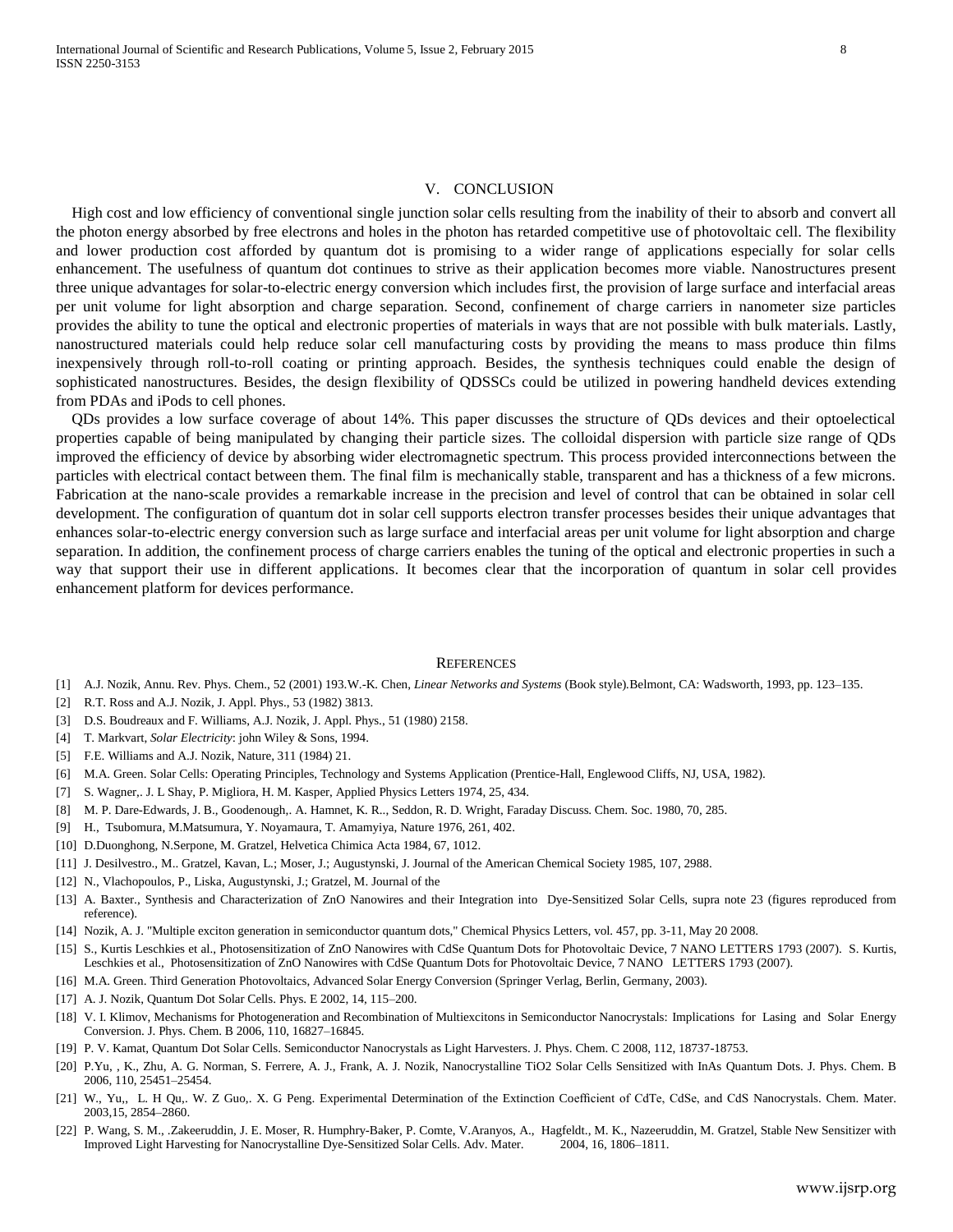- [23] R., Vogel, K Pohl,. H. Weller, Sensitization of Highly Porous, Polycrystalline TiO2 Electrodes by Quantum Sized CdS. Chem. Phys. Lett. 1990, 174, 241–246.
- [24] R.., Vogel, P., Hoyer, H. Weller, Quantum-Sized PdS, CdS, Ag2S, Sb2S3 and Bi2S3 Particles as Sensitizers for Various Nanoporous Wide-Bandgap Semiconductors. J. Phys. Chem. 1994, 98, 3183–3188.
- [25] R. D., Schaller, Sykora, M.; Pietryga, J. M.; Klimov, V. I. Seven Excitons at Cost of One: Redefining the Limits for Conversion Efficiency of Photons into Charge Carriers. Nano Lett. 2006, 6, 424–429.
- [26] M. T., Trinh, A. J., Houtepen,. J. M.;, Schins, T., Hanrath, J. Piris, W. Knulst, A. P. L. M., Goossens, L. D. A., Siebbeles. In Spite of Recent Doubts Carrier Multiplication Does Occur in PbSe Nanocrystals. Nano Lett. 2008, 8, 1713–1718.
- [27] B., O'ReganGra ¨ tzel, M. A Low-Cost High-Efficiency Solar Cell Based on Dye-Sensitized Colloidal TiO2 Films. Nature 1991, 353, 737–740.
- [28] O., NiitsooSarkar, S. K.; Pejoux, C.; Ru ¨ hle, S.; Cahen, D.; Hodes, G. Chemical Bath Deposited CdS/CdSe-Sensitized Porous TiO2 Solar Cells. J. Photochem. Photobiol. A 2006, 181, 306–311.
- [29] L. J., Diguna, Q., Shen, J., Kobayashi, T. Toyoda, High Efficiency of CdSe Quantum-Dot-Sensitized TiO2 Inverse Opal Solar Cells. Appl. Phys. Lett. 2007, 91, 023116.
- [30] H. J., Lee, J. H., Yum, H. C., Leventis, S. M., Zakeeruddin, S. A., Haque, P., Chen, S. I., Seok, Gra ¨ tzel, M.; Nazeeruddin, M. K. CdSe Quantum Dot-Sensitized Solar Cells Exceeding Efficiency 1% at Full-Sun Intensity. J. Phys. Chem. C 2008, 112, 11600–11608.
- [31] Y., Diamant, S. G., Chen, O., Melamed, A., Zaban, Core-Shell Nanoporous Electrode for Dye Senxitized Solar Cells: the Effect of the SrTiO3 Shell on the Electronic Properties of the TiO2 Core. J. Phys. Chem. B 2003, 107, 1977–1981.
- [32] S., Gime ´ nez, Mora-Sero ´ , I. Macor, L.; Guijarro, N.; T, Lana-Villarreal, R. Go ´mezL. J. Diguna, Q., Shen, T., Toyoda, J. Bisquert, Improving the Performance of Colloidal Quantum-Dot-Sensitized Solar Cells. Nanotechnology 2009, 20, 295204.
- [33] Y. F. Nicolau, Solution Deposition of Thin Solid Compound Films by a Successive Ionic-Layer Adsorption and Reaction Process. Appl. Surf. Sci. 1985, 22 3, 1061–1074.
- [34] Y. F., Nicolau, M., Dupuy, M., Brunel, ZnS, CdS, and Zn1-XCdXS Thin-Film Deposited by the Successive Ionic Layer Adsorption and Reaction Process. J. Electrochem. Soc. 1990, 137, 2915–2924.
- [35] I.., Robel, V., Subramanian, M., Kuno, P. V. Kamat, Quantum Dot Solar Cells. Harvesting Light Energy with CdSe Nanocrystals Molecularly Linked to Mesoscopic TiO2 Films. J. Am. Chem. Soc. 2006, 128, 2385–2393.
- [36] T. Lo ´ pez-Luque, A., Wolcott, L. P., Xu, S., Chen, Z., Wen, J., Li, De la, E., Rosa, J. Z., Zhang, Nitrogen-Doped and CdSe Quantum-Dot-Sensitized Nanocrystalline TiO2 Films for Solar Energy Conversion Applications. J. Phys. Chem. C 2008, 112, 1282–1292.
- [37] S. K., Leschkies, R., Divakar, J., Basu, E., Enache-Pommer, J. E., Boercker, C. B Carter., U. R.., Kortshagen, , D. J., Norris Aydil, E. S. Photosensitization of ZnO Nanowires with CdSe Quantum Dots for Photovoltaic Devices. Nano Lett. 2007, 7, 1793–1798.
- [38] I.., Mora-Sero ´, S., Gime ´nez, T., F.; Moehl, Fabregat-Santiago, T., Lana-Villareal, R., J. Go ´mez, Bisquert, Factors Determining the Photovoltaic Performance of a CdSe Quantum Dot Sensitized Solar Cell: The P. V. Role of the Linker Molecule and of the Counter Electrode. Nanotechnology 2008, 19, 424007.
- [39] A., Kongkanand, K., Tvrdy, K.., M., Takechi, Kuno, Kamat, Quantum Dot Solar Cells. Tuning Photoresponse throughSize and Shape Control of CdSe TiO2 Architecture. J. Am. Chem. Soc. 2008, 130, 4007–4015.
- [40] N., Guijarro, T., Lana-Villarreal, , I., Mora-Sero ´ , J. BisquertGo ´mez, R. CdSe Quantum Dot Sensitized TiO2 Electrodes:Effect of QD Coverage and Mode of Attachment. J. Phys. Chem. C 2009, 113, 4208–4214.
- [41] S., Gorer, G. Hodes,. Quantum-Size Effects in the Study of Chemical Solution Deposition Mechanims of Semiconductor Films.J. Phys. Chem. 1994, 98, 5338– 5346.
- [42] S., Gorer, G., Hodes, Studies in Surface Science and catalysis 1996, 103, 297.
- [43] S.; Gorer, G., Hodes, Journal of Physical Chemistry 1994, 98, 5338.
- [44] H., Weller, Adv. Mater. 1993, 5.
- [45] R., Vogel, P., Hoyer, H., Weller, J. Phys. Chem. 1994, 98, 3183.
- [46] G., Hodes, Comparison of Dye- and Semiconductor-Sensitized Porous Nanocrystalline Liquid Junction Solar Cells. J. Phys. Chem. C 2008, 112, 17778–17787.
- [47] A. Henglein, Ber. Bunsenges. Phys. Chem. 1995, 99, 903.
- [48] J. B. Baxter, E. S. Aydil, Sol. Energy Mater. Sol. Cells 2006, 90, 607.
- [49] N. Robertson, Angew. Chem. Int. Ed. 2006, 45, 2338.
- [50] G. E. Tulloch, J. Photochem. Photobiol., A 2004, 164, 209.
- [51] S. Deb, K, Sol. Energy Mater. Sol. Cells 2005, 88, 1.
- [52] R. J. Ellingson, J. B. Asbury, S. Ferrere, A. N. Ghosh, T. Lian, A. J. Nozik, Phys. Chem. 1999, 212 77
- [53] K. Hara, T. Horiguchi, T. Kinoshita, K. Sayama, H. Sugihara, H. Arakawa, Sol. Energy Mater. Sol. Cells 2000, 64, 115.
- [54] D. C. Olson, J. Pirisa, R. T. Collinsb, S. E. Shaheena, D. S. Ginleya, Thin Solid Films 2006, 496, 26. .
- [55] K. Tennakone, G. R. R. Kumara, I. R. M. Kottegoda, V. S. P. Perera, Chem. Commun. 1998, 10, 3825.
- [56] T. Oekermann, T. Yoshidaa, H. Tadac, H. Minour, Thin Solid Films 2006, 511-512, 354.
- [57] K. Sayama, H. Suguhara, H. Arakawa, Chem. Mater. 1998, 10, 3825.
- [58] M. Graetzel, Nature 2001, 414, 338.
- [59] Y.-L. Lee, Y.-S. Lo, Adv. Funct. Mater. 19 (2009) 604.
- [60] S. Giménez, I. Mora-Seró, L. Macor, N. Guijarro, T. Lana-Villarreal, R. Gómez, L.J. Diguna, Q. Shen, T. Toyoda, J. Bisquert, Nanotechnology 20 (2009) 295204.
- [61] J. Seo, W. J. Kim, S. J. Kim, K. Lee, A. N. Cartwright, and P. N. Prasad, Appl. Phys. Lett. 94, 133302 (2009)
- [62] P. Sudhagar, Hyukjung June ; Park Suil (2009) Electrochemical acta; vol. 55:1; p. 113-117
- [63] L. B. Roberson, M. A. Poggia, J. Kowalik, G. P. Smestad, L. A. Bottomley, L. M. Tolberta, Coord. Chem. Rev 2004, 248, 1491.
- [64] M. Graetzel, Curr. Opin. Colloid Interface Sci. 1999, 4, 314.
- [65] D. Gebeyehu, N. S. Sariciftcia, D. Vangeneugden, R. Kieboomsb, D. Vanderzandeb, F. Kienbergerc, H. Schindler, Synth. Met. 2001, 125, 279.
- [66] D. Gebeyehu, C. J. Brabec, N. S. Sariciftci, Thin Solid Films 2002, 403-404, 271.
- [67] J. Hagen, W. Schaffrath, P. Otschik, R. Fink, A. Bacher, H.-W. Schmidt, D. Haarer, Synth. Met. 1997, 89, 215.